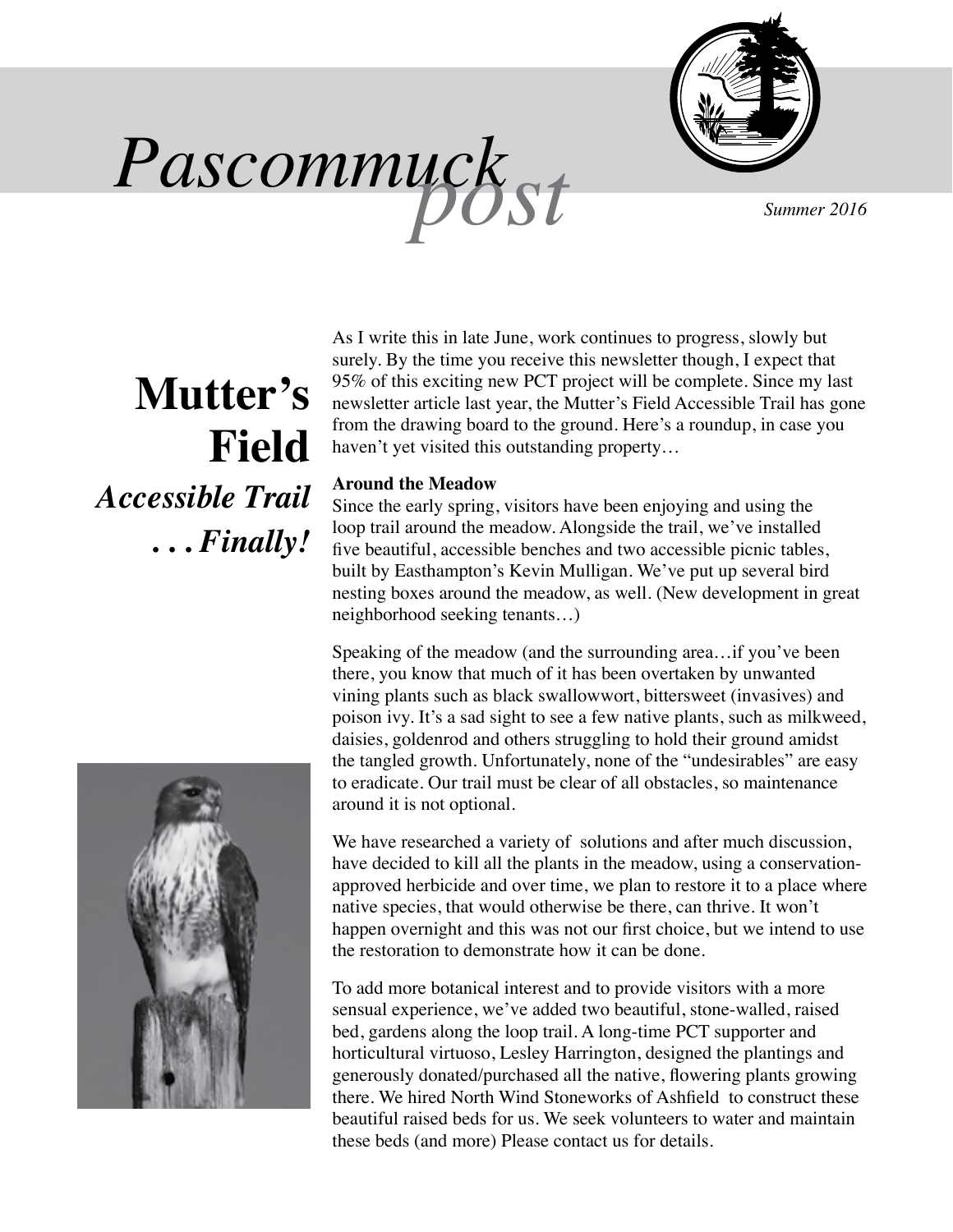

#### **Other Improvements**

The entrance at E. Green St. has been redone, properly connected to the loop trail and is now more accessible to those using assistive devices.

We've created an extension/connection from the meadow loop trail to our existing (non-accessible and popular) Brickyard Brook Conservation Area trail, in the woods by the memorial rock and Stella Wiernascz granite bench. Approximately 25' in length, the extension leads to a viewing area that overlooks the ravine, brook and beyond

the trees, Mountain View Farm. It allows all visitors to experience a different habitat than what they encounter elsewhere at Mutter's Field.

#### **East St. Entrance**

Here is our new parking area and trailhead, with an accessible ramp leading down to the trail, landscaped with native plants and featuring an environmentally friendly "rain garden", designed to manage stormwater runoff. In addition to other signage, we've installed a kiosk there with a trail map and information about the PCT and the trail.

Maybe at this point, you're saying to yourself - "Wow! This sounds" amazing! But how the heck are they paying for all this?" *Fair question.* The total cost for this wonderful addition to our green necklace is nearly \$300,000! Not including the maintenance endowment we're hoping to establish for this relatively maintenanceintensive property. It's an ambitious undertaking for us, to say the least. But, I've known, since the idea was hatched three years ago, that it would be an *easy\** one to fundraise for. By that I mean easy to make a case to potential funders. (Just slightly less appealing than a puppy shelter.) As our population ages and becomes more inclusive (and disabled), the need for accessible recreation opportunities has increased greatly.

*new projects* projeci

In the coming months, we will be adding some beautiful interpretive signage along the trail to educate visitors about some aspects of nature they encounter there. These will include: Mount Tom, pollinators, invasive plants, birds, etc. We will be purchasing them from a company in Illinois that makes interpretive signage for parks and trails.

The generous support, both public and private, that we have received to date, reflects that need. \$47,000 from a MA DCR Recreational

Trails grant, \$205,000! from Easthampton's Community Preservation Act fund, \$5,000 from the Field's Pond Foundation in Boston and \$15,000+ from many other donors.

#### *THANK YOU ALL SO MUCH!!*

Do the math though and you'll see we're still in need of additional support. The Trust is seeking that in a variety of ways, as we've already demonstrated. Have you visited Mutter's Field yet? When you experience it firsthand, I'm confident that you will understand the awesomeness (forgive me) of what we've created here for you and the community at large. Please show your support with a generous donation of money or time. Trust me…it's a feel good thing!  *Marty Klein*  Director, Project Manager

\**Easy* is a relative term. I and others from the PCT have volunteered/toiled hundreds of hours to make this vision come to life.

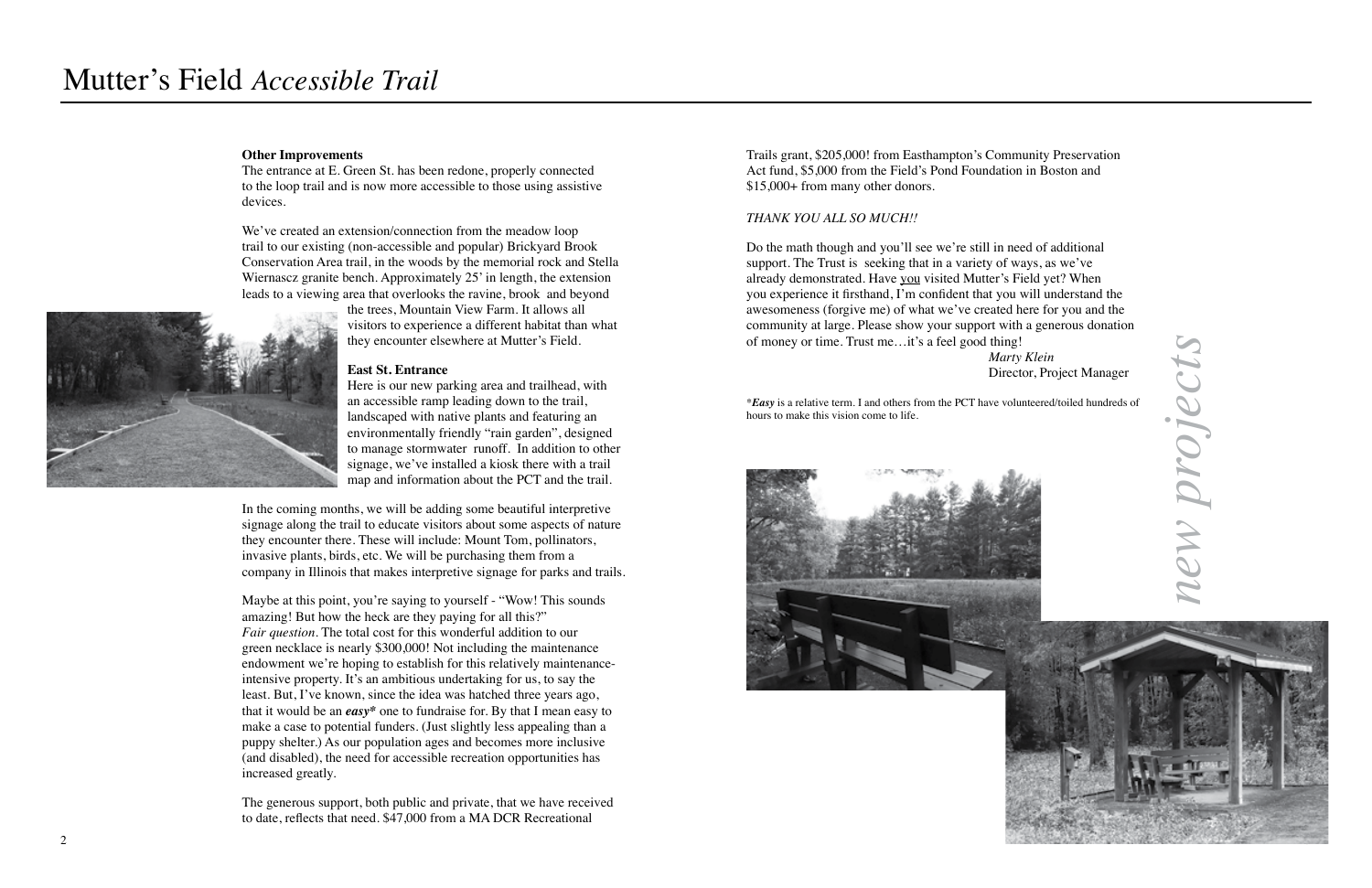It seems as though Mother Earth is spinning at a faster pace these days – people are busier than ever, and life keeps getting more complicated with each passing year. Certainly, trust activity has been no exception. In fact, for a small volunteer organization, we often find ourselves overwhelmed with a workload worthy of a team of mules. Since most of our members and supporters don't have the opportunity to see what occurs on all fronts and behind the scenes, I'll attempt to summarize the bulk of this year's trust adventures, so to speak.

Let's begin with a roundup of properties maintenance. So far in 2016 we've had three work sessions to deal with fallen branches and trees along the trails, cutting back overhang, and weed whacking. Mutter Field also required professional tree work along the borders of the new accessible trail, to remove dead, overhanging limbs. Old Trolley Line Conservation Area off Clapp Street gave us quite a workout this year, since we are striving to keep a pathway through the fields for the first time. Yes, we have a riding mower, but I didn't want to take a chance on blowing the thing up trying to mow five- foot tall grasses and tough weeds like goldenrod. Weed whacking over 600' of this jungle nightmare was no French picnic! Gratefully, we were rescued by the Cavalry at the last minute, before the enemy got the best of us… well, not exactly the cavalry; Jonah Keane, Director of nearby Arcadia Wildlife Sanctuary, sent over one of their crew members, who mowed over what we had done, and then some. Now we have a new trail system there that can be maintained by our mower for the remaining growing season. Thanks ever so much, Jonah and company.

Bird houses were replaced and/or cleaned out at Old Pascommuck and Old Trolley Line Conservation Areas this spring. A new gazebo replaced the old one at John Bator Park, thanks to Skip's Outdoor Accents and a UPS grant, while Kevin Mulligan replaced the old bollards around the parking lot. Robert and Nance MacDonald, who take care of the Angel Monument and most of our park, are in the process of replacing the old wooden benches with attractive red granite ones. Gerrit Stover is clearing a new entrance trail at the end of Paul Street, to connect with our Pomeroy Meadows trail network. Brave soul, that Gerrit, pulling all that poison ivy by hand. Red, itchy patches on the arms, but who needs Calamine Lotion? We are collaborating with Arcadia to install an entrance sign for our Old Trolley line Conservation area, where Arcadia's Trolley Line Trail crosses Clapp Street. Also, the two observation decks at Pomeroy Meadows Conservation Area will be given a fresh coat of weather proofing sealer this summer, courtesy of Patty Gambarini and volunteers from the nearby neighborhood. With all this labor taking place, we are in the process of revamping our Properties Maintenance data sheets to include provisions for extra funding. Hopefully, we'll be able to hire outside contractors to handle some of the more regular maintenance in the years to come, thus easing the burden on what I and other volunteers now do. Should this not pan out, look for me on the streets downtown, singing and playing my guitar, accompanied by a monkey holding a tin cup. Our Mutter Field Accessible Trail project is taking shape, though slower than expected. Many delays, twists and turns, with additional mini projects being added from time to time. More on this from Marty Klein in his article.

Speaking of revamping data, board member Linda Bush has volunteered to be our database manager. She, with advice from a professional we hired, treasurer Brian Dillon, and a few other board members, has successfully revived our ailing old system, and now we have a database that actually works and can handle all the tasks that are required to enable us to operate efficiently. Thanks, Linda and helpers.

Our spring plant sale was successful – wonderful raffle prizes, a variety of plants and related garden items. The Annual meeting in February was well attended and informative. Guest speaker, Dr. Julie Richburg, Western Regional Ecologist for The Trustees of Reservations, gave a presentation on using trail cameras to learn about local wildlife. Too bad she didn't set up a camera in my back yard – would have caught Yogi Bear and Booboo destroying my bird feeders and knocking over the bird baths.

As if this is not enough, the trust also has been involved in various collaborations with other conservation groups concerning open space and conservation. The Pioneer Valley Planning Commission is doing a water quality study on the Manhan River, and we have been involved in the planning stages. Some members will be volunteering to help collect water samples along strategic sites on the river. Easthampton Land Protection Collaborative has been meeting quarterly at Arcadia to work on saving open space in the Easthampton area. Members include reps from PCT, Kestrel Land Trust, Winding River Conservancy, Arcadia, the city Planning Department, and the Mass. Department of Fish and Game. A Bird language Workshop, sponsored by Kestrel, Arcadia, and PCT, took place this June at our Old Trolley Line C. A. Bird lovers of all levels came in droves to unlock the secret messages shared in the natural world through the voices of birds. In May, Marty Klein and I gave a presentation at the library on our trust properties.

Southampton, Easthampton, and PCT have been collaborating on a very ambitious project to connect Southampton's Whittemore C. A. off Meadow Lane with PCT's Pomeroy Meadows C. A., via a fiberglass footbridge across the Manhan River. This is an important step, since trail and community connectivity is becoming more and more popular. Not only will this increase availability to nature trails in the area, but Whittemore has an impressive section of the historic Old Canal on its portion, and the area is not far from the Manhan Rail Trail. Many complications, permits, and funding procedures to deal with, but Pioneer Valley Planning Commission has promised to help us with getting our plans in order. Hopefully, work will start this fall or next spring. This will definitely be a big plus for the our region, once completed.

Gads, there's much more, but this is more than enough to digest for now, and I'll need a year to recuperate from writing this longish article. Stay tuned.

*John Bator*

# President's Report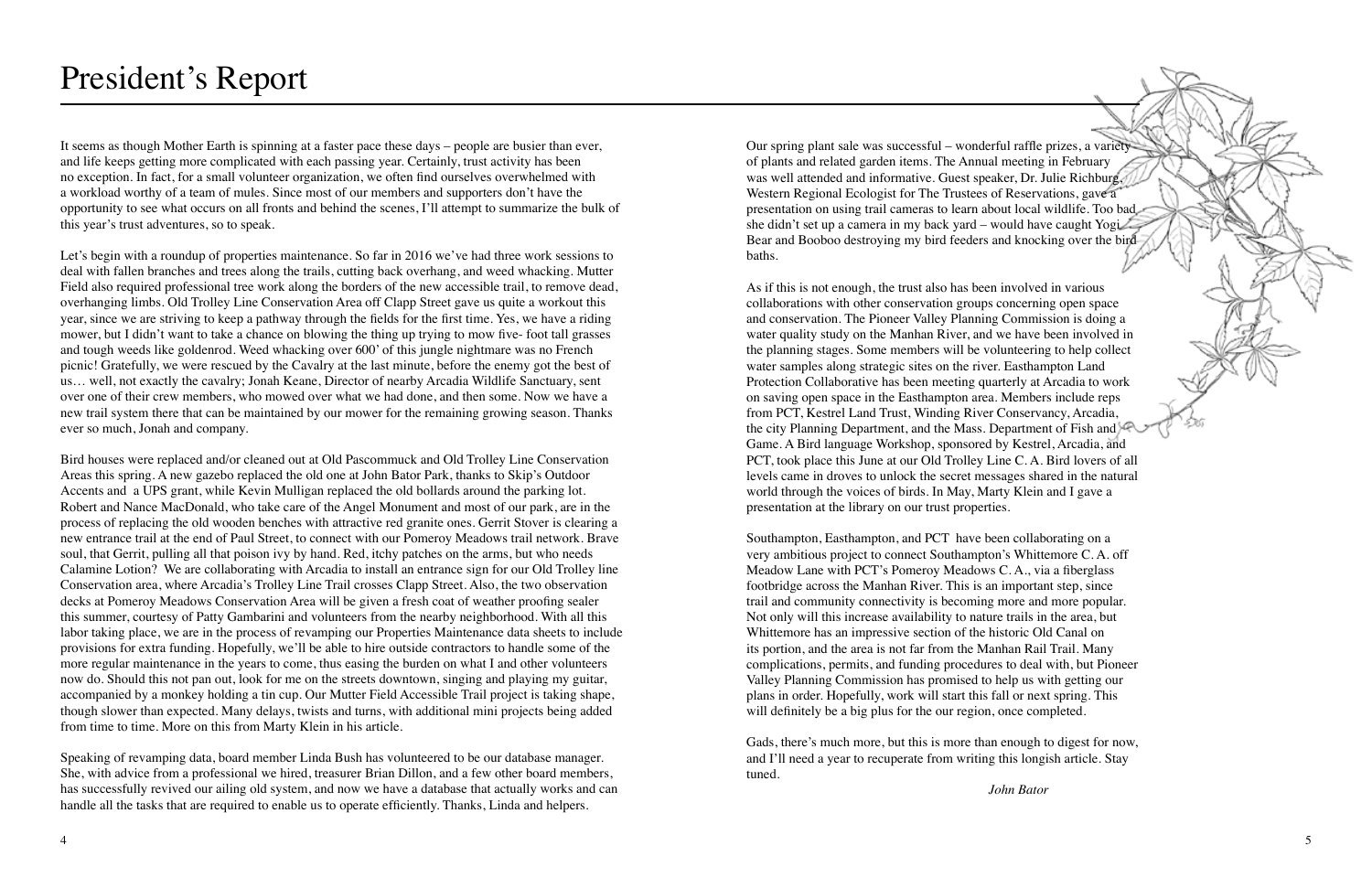I grew up on Arlington Street and the area now known as The Edward Dwyer Conservation Area is where I played, explored, and created many fond childhood memories. "The Hill" as we called it back then was frequented by just about every child living in the neighborhood. I have no idea why we called it "The Hill" nor did my oldest brother Ed when I asked him, but it was likely because of the high banks and then the lower areas near the Manhan, which we often frequented.

There were about 6 entry points at that time. One was from Terrace View and led straight down the hill until just before the Manhan River, then the path would split in two directions. While one led to the Manhan, the other led to a small open Prairie that we called a ballfield. I recall playing ball with my Mother and a bunch of friends on this ballfield. The field was lumpy with many clumps of prairie grass and the ball would bounce all over, but I was proud to be there playing ball with my Mother. Bypassing the ballfield, the path eventually led to the "Green Bridge" on Lovefield St.

There were also two points of descent on either side of the M&L Plastics mill. One of the paths led to a very steep descent to the bottom of the hill, which had some enormous white pines growing there. My brother Ed and some of his friends built a tree fort among those trees which stood about 20 ft above the ground. To reach it required a climbing ladder concocted of wood pieces nailed horizontally into the white pine trunks. I was in total awe the first time I walked on the floor of that fort. It was the most incredible structure I had ever seen! Many good times were had there.

*recognition* recognitior



 After leaving this area, the path led thru a small mire where skunk cabbage grew prolifically. On occasion, just to gross someone out, we'd grab a long, fallen branch and whack a few skunk cabbage plants. Whew! The odor of the shredded leaf and animal scent was indistinguishable.

There were also two additional points of entry in the Pleasant Green area. I used the East path most often since it was the widest path and it felt like smooth asphalt from so many little bare feet using it daily. On the West path, there was a fallen tree which we'd cross and then hike across a pasture to buy a 10 cent ice-cream over on Rt.10. Jumping off that tree into the water was a "blast" on a hot day! Dave, Mike and I would jump off the top of the path into the sand below with the water not more than 4 ft. deep but it was refreshing on a hot, humid day. It was also the spot where I caught and released my first pickerel frog. I had seen green and leopard frogs before but what struck me about the pickerel frog was their gold colored folds of skin. This was also the spot where I carved my intials WTS in a beech tree and I wonder if that tree still stands today?

The last point of entry near me was the one behind my uncle Abe's house on Ridgewood Terrace, but since it was the farthest from my house I seldom went there. It was very much like the path on Terrace View with many steep spots. Sledding down that hill in the winter time was wicked. In the summer this area also had an ecosystem suitable for club

**Alexis White,** *from Easthampton High School was the winner of the Edward Dwyer Scholarship for 2016, and had the following to say:* 

" I am so happy to be receiving this scholarship because it has to much to do with what I plan on doing in the future. I am going to Simmons College in the fall where they have an amazing science department. I am majoring in Biology and hope to get my Masters in that field so that I can help the creatures of the earth. I hope to travel abroad and help collect data on our most endangered species. I have recently been very interested in environmental biology and hope to help our planet throughout my life using knowledge I will gain both inside and out of the classroom. I am so appreciative of the work that you do!"

# 2016 Edward Dwyer Award Recipient

moss, lycopodiosida, common horsetail and snake grass and brushing up against the snake grass made the coolest hissing sound.

Fishing the Manhan was of particular interest the first few weeks of fishing season. There were a wide variety of fish such as trout, white and yellow perch, dace, suckers, and river eels. Suckers weren't much fun to catch, since pulling one in was like pulling in a boot; heavy... but with no fight.

 I joined the United States Air Force when I was 25; that was 35 years ago. While I do live in Ohio now, I visit my sister Louise about every 2 years and still have some very good friends who live in this area.

I am pleased to note that "The Hill" where I spent so many happy hours, has been entrusted to the care of the Pascommuck Conservation Trust of Easthampton, so that many other families are now able to walk there and gain some of the same enjoyment from being in such a natural environment that I enjoyed as a child. Perhaps I'll take a walk there again when I next visit Easthampton just to bring back more old memories.

 *William Sorensen Beavercreek, Ohio*

 *(this article was edited for length)*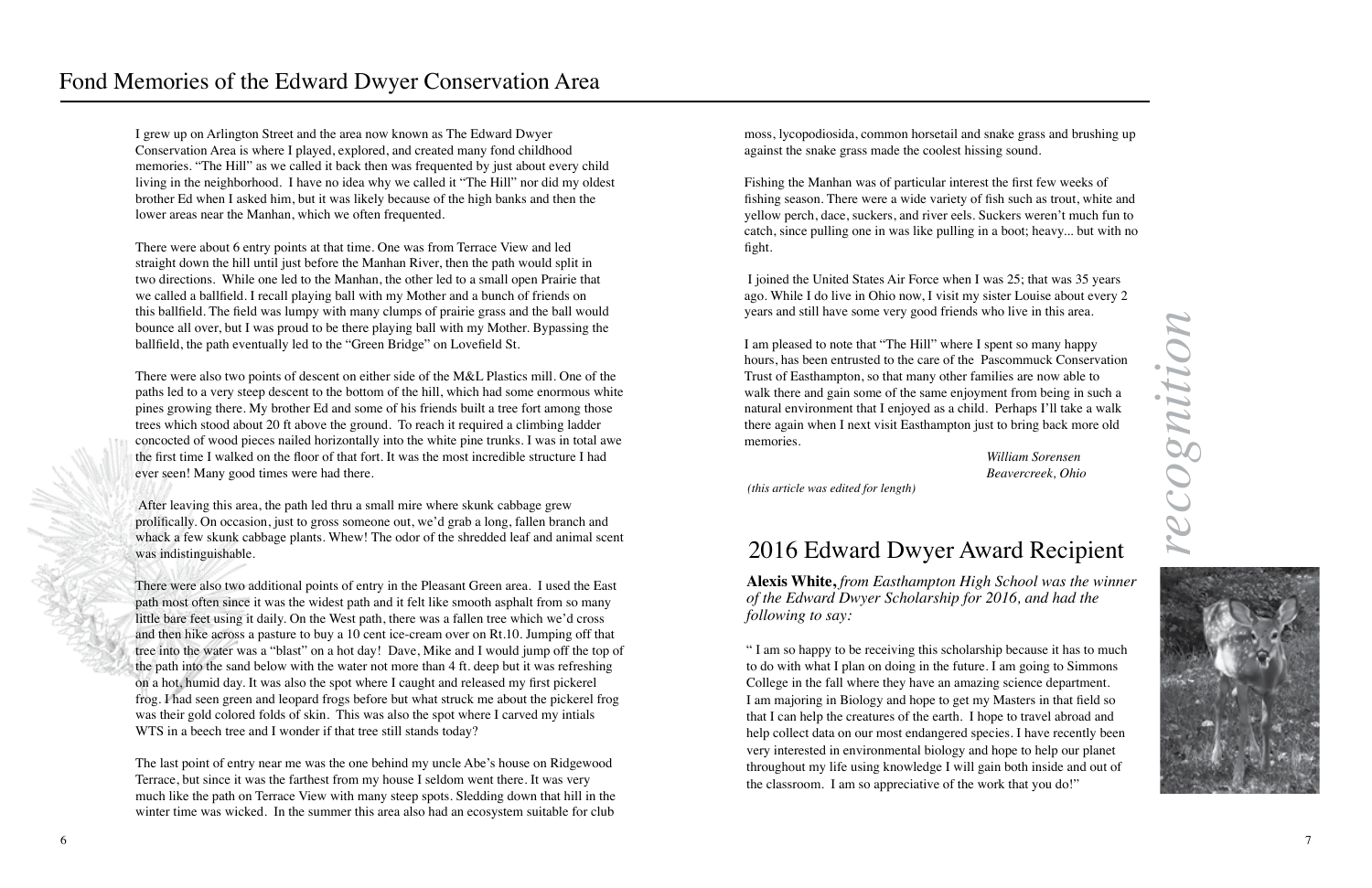### Pascommuck Conservation Trust Board

*Officers*

John Bator, *President* Dianne McLane, *Vice President* Brian Dillon, *Treasurer* Dawn Ackley, *Clerk*

> *Board Members* Roger Anderson Fred Andresen William Burgart Michael Caron Molly Goodwin Martin Klein Tom Lautzenheiser Ellen Petersen Shirley Smith Susanna Walz

*Coordinator of Volunteers* Molly Goodwin

> *Land Preservation Consultant* Gerrit Stover

*Database Manager* Linda Bush

*Newsletter Design & Layou*t Beverly Wodicka

> *Webmaster* Michael Caron *pctland.org*



*Please check our ongoing News and activities at* www.pctland.org. *For those of you who have not been able to get out and hike the Pomeroy Meadows trail there is a Virtual Tour of the trail on YouTube. The link to the video can be found on the home page. Enjoy!*



The name Pascommuck means "where it turns or branches". According to the book *Indian Place Names* by John Hutton, this word owes it's origin to the Nipmuck people, who moved here from what is now central Massachusetts. It refers to land near the section of the Connecticut River where the Ox-Bow later developed. The Pascommuck Conservation Trust, as well as the Old Pascommuck Conservation Area, took their names from this word.

Others who used the name "Pascommuck":

*Pascommuck Village* was a village of the town of Northampton. Settled in 1698, by five families, it was destroyed by a raiding party in 1704.

*Pascommuck Boulder* is the common name for the memorial boulder located at the Old Pascommuck Conservation Area. It was dedicated by the D.A.R. July 2, 1910.

*Pascommuck Wheel Club* was organized in 1892 by photographer Charles Keene, as a bicycle riding club. Later, the group became the Pascommuck Club, and has operated from the Union Street club house since 1903.

*Pascommuck Street* was the original name for Everett Street in Easthampton.

*Pascommuck School* was built on East Street in1914 as a two room school for the students in the Mt. Tom area. It was closed in 1939 and the building has been used as a private residence since.

*Pascommuck Cotton Company* was the cotton buying arm of the West Boylston Manufacturing company. It was located in the company's General Office building, and shared the same officers as the mill.

*Edward Dwyer*

Ed Dwyer was the town historian for years, a trusted friend and a valued member and Treasurer of the Pascommuck Conservation Trust for many, many years. Sadly, Ed lost his valiant battle with a brain tumor on April 19, 2006 and we miss him still.

# The Name Pascommuck

## Volunteers and New Members Needed

The Trust is looking for new members. If you are interested in joining the PCT and/or simply volunteering your time for various work parties doing cleanup and trail maintenance, please contact Molly Goodwin at goodmol@hotmail.com.

As always, the PCT Board is infinitely thankful to those of you who have ever volunteered for PCT. We appreciate your plant donations and help with the plant sale, your raffle contributions, your trail work, your kind words and encouragement, your financial contributions, your property maintenance and property monitoring, your help with newsletters and publicity and any and all of the countless ways that you have all pitched in over the years.

We are in the process of changing our volunteer process a bit. Generally, if there is an event that requires extra help, I send out an email alerting self-identified volunteers in hopes to gather some support. We often get a great response but sometimes folks are busy and we end up with a very small crew usually including John Bator and a board member or two. Right now we are having a monthly work event on the third Saturday of the month to tackle some of our projects so try to put that day aside if you can. If you don't think I have your contact information or are unsure if you have signed up as a volunteer, please let me know!

Our new vision is to create a grid of the on–going work needs we have such as weed whacking a particular trail or pruning a certain area or possibly some mowing. We will then ask for volunteers to claim a task and be responsible for that throughout the year (which usually just means two or three times during the growing season). This is currently a work in progress but the hope is to create the template and then get it out to people so that they can review it and claim a task. This does not mean that there won't still be single work events throughout the year but we are hoping to create more of an on-going method of property maintenance. We are also considering hiring a person/persons to take on some of the on-going upkeep. So if you are someone with gardening/ landscaping experience who might be interested, let us know!

Once again, thanks for your interest in PCT and in preserving our beautiful open space in Easthampton.

 *Molly Goodwin*

## *Some New Directions with Volunteering for PCT*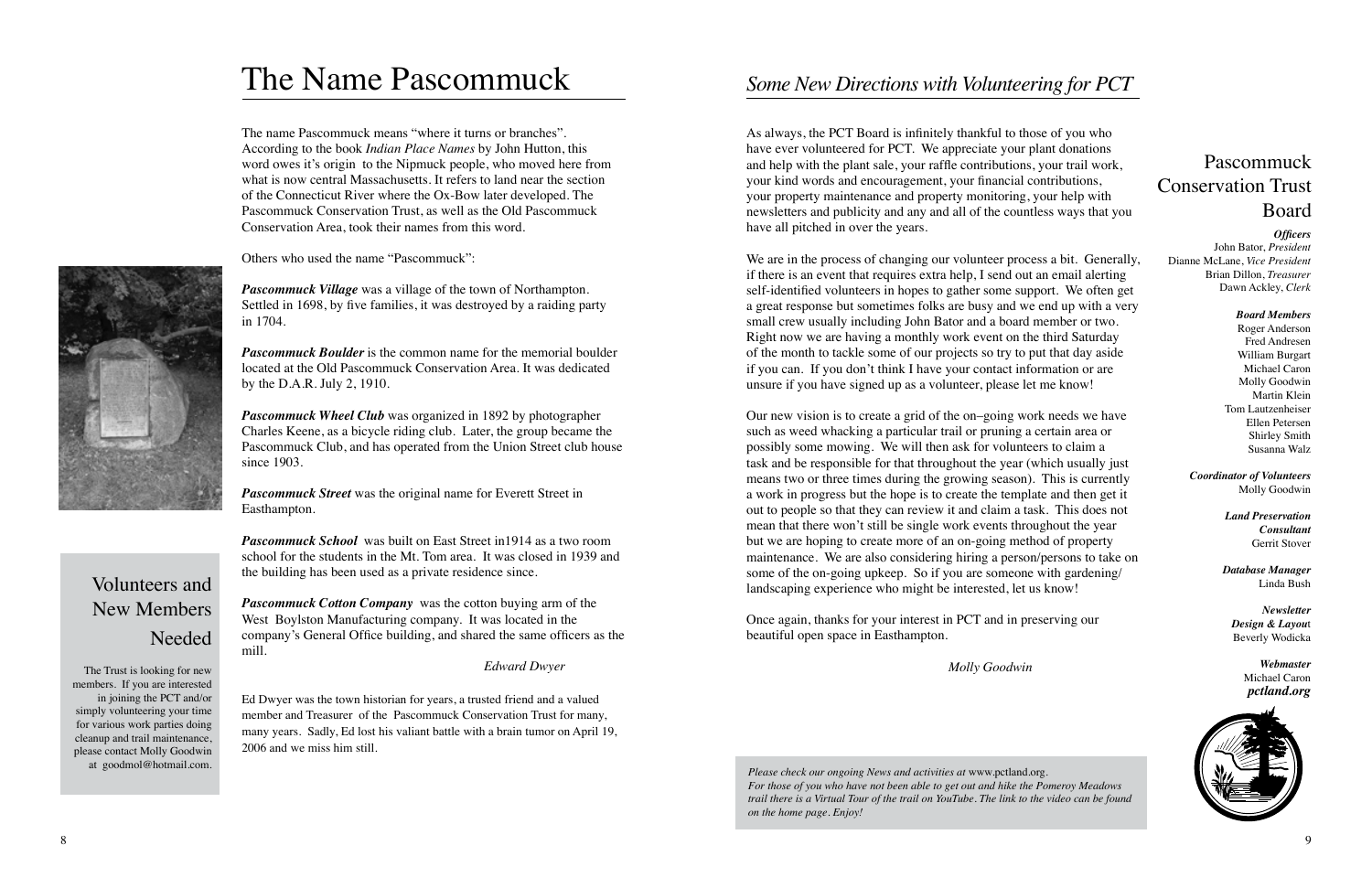## Reflections on Three Generations of Special Places in Nature Membership and Donation

As a new Pascommuck Conservation Trust board member – and a newcomer to Easthampton – I would like to introduce myself. The previous owner of the house on Nashawannuck Pond where I now live encouraged me to volunteer for the land trust when I moved here a year ago. He knew that I had spent my career working in the land conservation field: 25 years with The Nature Conservancy helping protect land all over the northeast, 3 years with the Trustees of Reservations here in Massachusetts, and the last 10 years with Sweet Water Trust, a small foundation that supports wilderness land conservation by land trusts in the North Woods, much of it in Maine.

After so many years in the land trust field, I have seen a pattern in the staff and volunteers of land conservation organizations: most of us spent time in our childhoods exploring nature -- near home, at camp, at a grandparent's house. My early Eden was a nature preserve that bordered our farm in northwest Connecticut, hundreds of acres of forest set aside at the turn of the last century by a benefactor who couldn't bear to see the old growth forest cut. My childhood friends and I roamed the property's glades and riverbanks, looking for blooming mountain laurel and pretending to be the Native Americans who had created the trails we followed.

Such remnants of "wild nature" are particularly important in cities and towns. Where I raised my two sons, a stone's throw from Fenway Park, there was a fouracre nature preserve down the street. I'm sure that, to my young sons' eyes, the little park's winding paths and dense undergrowth made it as magical a place for imaginative play as the much larger forest of my youth.

Now that I have a two-year-old grandson growing up in Easthampton, I am very grateful that the foresighted board and members of the Pascommuck Conservation Trust have preserved so many natural places in the town. I look forward to exploring them all with my grandchild; I am glad they are there for the other children of the community to explore.

I don't take these special places for granted, either. I enjoy getting out on the land with the indefatigable John Bator and his crew of hardworking volunteers to keep trails clear, as well as working on the plant sale and other volunteer fundraising efforts to help protect the next important open space in town that comes under threat.

| I mail this form with your check to: |                                               |
|--------------------------------------|-----------------------------------------------|
|                                      |                                               |
|                                      |                                               |
|                                      |                                               |
| Patron: (\$75)<br>$\sim$ 100 $\mu$   |                                               |
| porate: $(\$100)$ ___                |                                               |
| $eward: ($100) \quad \_\_$           |                                               |
| $\frac{1}{2}$ consor: (\$150) __     |                                               |
|                                      |                                               |
|                                      |                                               |
| $\sim$                               |                                               |
| $\sim$                               |                                               |
| $\sim$                               |                                               |
| T <sub>BY</sub>                      |                                               |
|                                      |                                               |
| nce                                  |                                               |
|                                      | <b>Pascommuck Conservation</b><br>Trust, Inc. |
| g)                                   | Preserving our past<br>protecting our future  |
| planning, etc.)                      |                                               |
| (upport conservation)                |                                               |

Having served previously on the Town of Conway's Community Preservation Act committee, I know how critical it is to have town backing for the protection of open space, and I am grateful to live in a community where the citizens support those efforts. All in all, I am glad I moved to Easthampton, home of an array of beautiful, preserved natural areas and of the visionary Pascommuck Conservation Trust!

 *Eve Endicott*

| Please check desired membership level and mail this form with your check to:<br><b>Pascommuck Conservation Trust</b><br>P.O. Box 806<br>Easthampton, Massachusetts 01027<br>Patron: (\$75) ___<br>Supporter: $(\$6)$ ___<br>Family: $(\$25)$ __<br>Life Member: $(\$1000)$ __<br>Additional tax-deductible donation for:<br>$\frac{\text{S}}{\text{S}}$<br><b>Unrestricted Donations:</b><br>$\frac{1}{\sqrt{2}}$<br><b>Monthly Donations</b><br>$\sim$<br>Conservation Area Stewardship:<br>I WOULD ALSO LIKE TO HELP THE TRUST BY<br>___ Donating plants for plant sales<br>__ Plant preparation/gardening<br>__ Donating prizes for raffles<br>Event setup/takedown (Fall Festival, etc.)<br>Event staffing<br>Monitoring a Trust area near me<br>Trails/property construction and maintenance<br>Preparation of mailings<br><b>Pascomn</b><br>Office work (filing, database, etc.)<br>Publications (editing/design/photos/writing)<br>Preser<br>Publicity/media relations<br>prot<br>Grantwriting/fundraising<br>Professional services (accounting, etc.)<br>Land conservation (landowner contacts, planning, etc.)<br>Advocacy (letters/emails/phone calls to support conservation) | <b>NUCLIFICIALLY ARE DUTATION</b> |  |  |
|------------------------------------------------------------------------------------------------------------------------------------------------------------------------------------------------------------------------------------------------------------------------------------------------------------------------------------------------------------------------------------------------------------------------------------------------------------------------------------------------------------------------------------------------------------------------------------------------------------------------------------------------------------------------------------------------------------------------------------------------------------------------------------------------------------------------------------------------------------------------------------------------------------------------------------------------------------------------------------------------------------------------------------------------------------------------------------------------------------------------------------------------------------------------------------------|-----------------------------------|--|--|
|                                                                                                                                                                                                                                                                                                                                                                                                                                                                                                                                                                                                                                                                                                                                                                                                                                                                                                                                                                                                                                                                                                                                                                                          |                                   |  |  |
|                                                                                                                                                                                                                                                                                                                                                                                                                                                                                                                                                                                                                                                                                                                                                                                                                                                                                                                                                                                                                                                                                                                                                                                          |                                   |  |  |
|                                                                                                                                                                                                                                                                                                                                                                                                                                                                                                                                                                                                                                                                                                                                                                                                                                                                                                                                                                                                                                                                                                                                                                                          |                                   |  |  |
|                                                                                                                                                                                                                                                                                                                                                                                                                                                                                                                                                                                                                                                                                                                                                                                                                                                                                                                                                                                                                                                                                                                                                                                          |                                   |  |  |
|                                                                                                                                                                                                                                                                                                                                                                                                                                                                                                                                                                                                                                                                                                                                                                                                                                                                                                                                                                                                                                                                                                                                                                                          |                                   |  |  |
|                                                                                                                                                                                                                                                                                                                                                                                                                                                                                                                                                                                                                                                                                                                                                                                                                                                                                                                                                                                                                                                                                                                                                                                          |                                   |  |  |
|                                                                                                                                                                                                                                                                                                                                                                                                                                                                                                                                                                                                                                                                                                                                                                                                                                                                                                                                                                                                                                                                                                                                                                                          |                                   |  |  |
|                                                                                                                                                                                                                                                                                                                                                                                                                                                                                                                                                                                                                                                                                                                                                                                                                                                                                                                                                                                                                                                                                                                                                                                          |                                   |  |  |
|                                                                                                                                                                                                                                                                                                                                                                                                                                                                                                                                                                                                                                                                                                                                                                                                                                                                                                                                                                                                                                                                                                                                                                                          |                                   |  |  |
|                                                                                                                                                                                                                                                                                                                                                                                                                                                                                                                                                                                                                                                                                                                                                                                                                                                                                                                                                                                                                                                                                                                                                                                          |                                   |  |  |
|                                                                                                                                                                                                                                                                                                                                                                                                                                                                                                                                                                                                                                                                                                                                                                                                                                                                                                                                                                                                                                                                                                                                                                                          |                                   |  |  |
|                                                                                                                                                                                                                                                                                                                                                                                                                                                                                                                                                                                                                                                                                                                                                                                                                                                                                                                                                                                                                                                                                                                                                                                          |                                   |  |  |
|                                                                                                                                                                                                                                                                                                                                                                                                                                                                                                                                                                                                                                                                                                                                                                                                                                                                                                                                                                                                                                                                                                                                                                                          |                                   |  |  |
|                                                                                                                                                                                                                                                                                                                                                                                                                                                                                                                                                                                                                                                                                                                                                                                                                                                                                                                                                                                                                                                                                                                                                                                          |                                   |  |  |
|                                                                                                                                                                                                                                                                                                                                                                                                                                                                                                                                                                                                                                                                                                                                                                                                                                                                                                                                                                                                                                                                                                                                                                                          |                                   |  |  |
|                                                                                                                                                                                                                                                                                                                                                                                                                                                                                                                                                                                                                                                                                                                                                                                                                                                                                                                                                                                                                                                                                                                                                                                          |                                   |  |  |
|                                                                                                                                                                                                                                                                                                                                                                                                                                                                                                                                                                                                                                                                                                                                                                                                                                                                                                                                                                                                                                                                                                                                                                                          |                                   |  |  |
|                                                                                                                                                                                                                                                                                                                                                                                                                                                                                                                                                                                                                                                                                                                                                                                                                                                                                                                                                                                                                                                                                                                                                                                          |                                   |  |  |
|                                                                                                                                                                                                                                                                                                                                                                                                                                                                                                                                                                                                                                                                                                                                                                                                                                                                                                                                                                                                                                                                                                                                                                                          |                                   |  |  |
|                                                                                                                                                                                                                                                                                                                                                                                                                                                                                                                                                                                                                                                                                                                                                                                                                                                                                                                                                                                                                                                                                                                                                                                          |                                   |  |  |
|                                                                                                                                                                                                                                                                                                                                                                                                                                                                                                                                                                                                                                                                                                                                                                                                                                                                                                                                                                                                                                                                                                                                                                                          |                                   |  |  |
|                                                                                                                                                                                                                                                                                                                                                                                                                                                                                                                                                                                                                                                                                                                                                                                                                                                                                                                                                                                                                                                                                                                                                                                          |                                   |  |  |
|                                                                                                                                                                                                                                                                                                                                                                                                                                                                                                                                                                                                                                                                                                                                                                                                                                                                                                                                                                                                                                                                                                                                                                                          |                                   |  |  |
|                                                                                                                                                                                                                                                                                                                                                                                                                                                                                                                                                                                                                                                                                                                                                                                                                                                                                                                                                                                                                                                                                                                                                                                          |                                   |  |  |
|                                                                                                                                                                                                                                                                                                                                                                                                                                                                                                                                                                                                                                                                                                                                                                                                                                                                                                                                                                                                                                                                                                                                                                                          |                                   |  |  |
|                                                                                                                                                                                                                                                                                                                                                                                                                                                                                                                                                                                                                                                                                                                                                                                                                                                                                                                                                                                                                                                                                                                                                                                          |                                   |  |  |
|                                                                                                                                                                                                                                                                                                                                                                                                                                                                                                                                                                                                                                                                                                                                                                                                                                                                                                                                                                                                                                                                                                                                                                                          |                                   |  |  |
|                                                                                                                                                                                                                                                                                                                                                                                                                                                                                                                                                                                                                                                                                                                                                                                                                                                                                                                                                                                                                                                                                                                                                                                          |                                   |  |  |
|                                                                                                                                                                                                                                                                                                                                                                                                                                                                                                                                                                                                                                                                                                                                                                                                                                                                                                                                                                                                                                                                                                                                                                                          |                                   |  |  |
|                                                                                                                                                                                                                                                                                                                                                                                                                                                                                                                                                                                                                                                                                                                                                                                                                                                                                                                                                                                                                                                                                                                                                                                          |                                   |  |  |
|                                                                                                                                                                                                                                                                                                                                                                                                                                                                                                                                                                                                                                                                                                                                                                                                                                                                                                                                                                                                                                                                                                                                                                                          |                                   |  |  |
|                                                                                                                                                                                                                                                                                                                                                                                                                                                                                                                                                                                                                                                                                                                                                                                                                                                                                                                                                                                                                                                                                                                                                                                          | Serving on Board of Directors     |  |  |

Other: